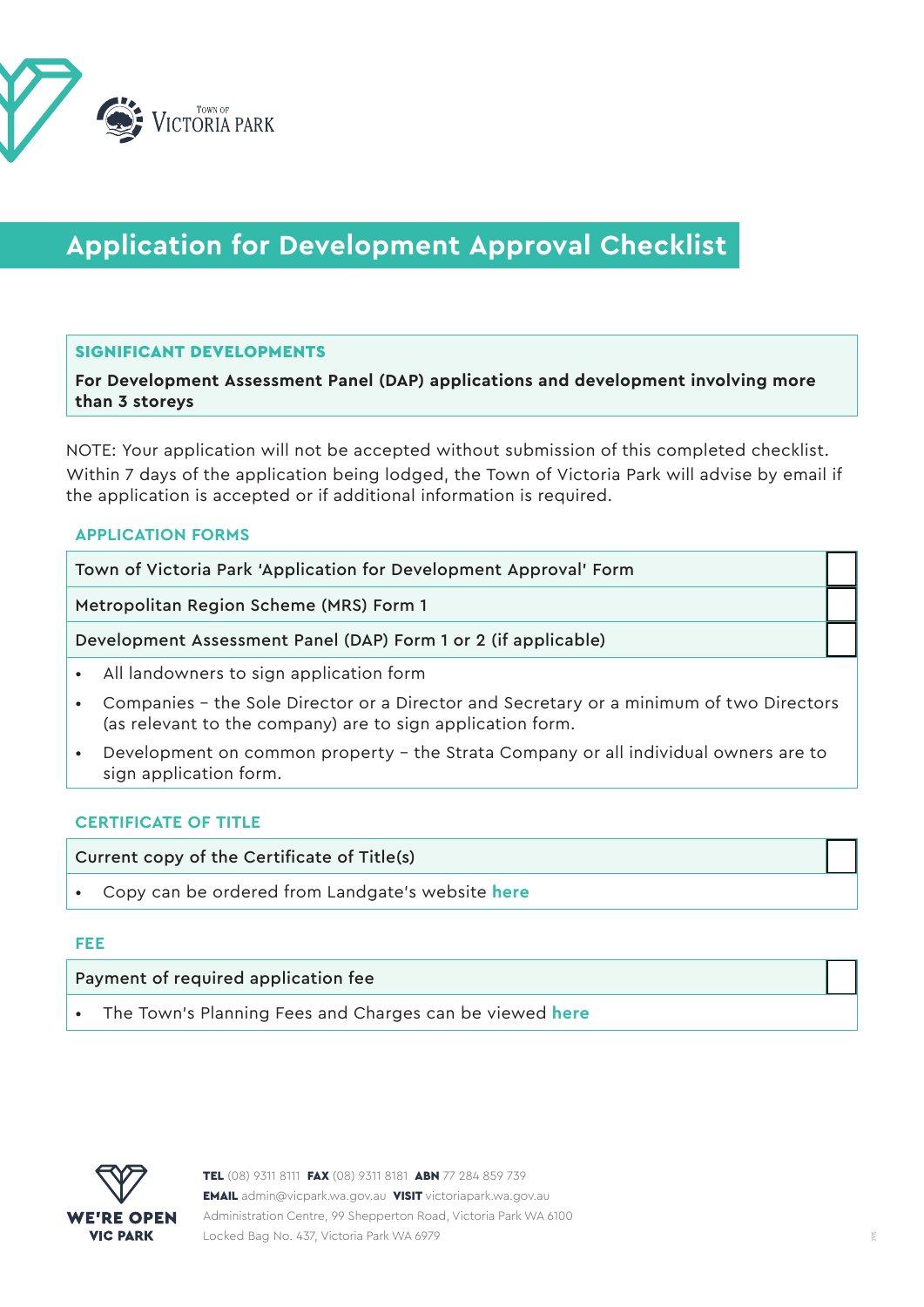#### **PLANS**

# Site Plan

- Any proposed site amalgamation or subdivision
- Indicative footprint of the proposal
- Setbacks and building separation dimensions
- Site entry points
- Areas of communal open space and private open space
- Indicative locations of planting and deep soil areas including retained or proposed significant trees
- Interface with public domain
- Landscape intent (through simple sketches)

# Landscaping Plan

- Building footprint of the proposal including pedestrian, vehicle and service access
- Trees to remain with their tree protection areas (relative to the proposed development)
- Dot trees to be removed
- Deep soil areas and associated tree planting
- Areas of planting on structure and soil depth
- Proposed planting including species and size
- Details of public space, communal open space and private open space
- External ramps, stairs and retaining wall levels
- Security features and access points
- Built landscape elements (fences, pergolas, walls, planters and water features)
- Ground surface treatment with indicative materials and finishes
- Site lighting
- Stormwater management and irrigation concept design

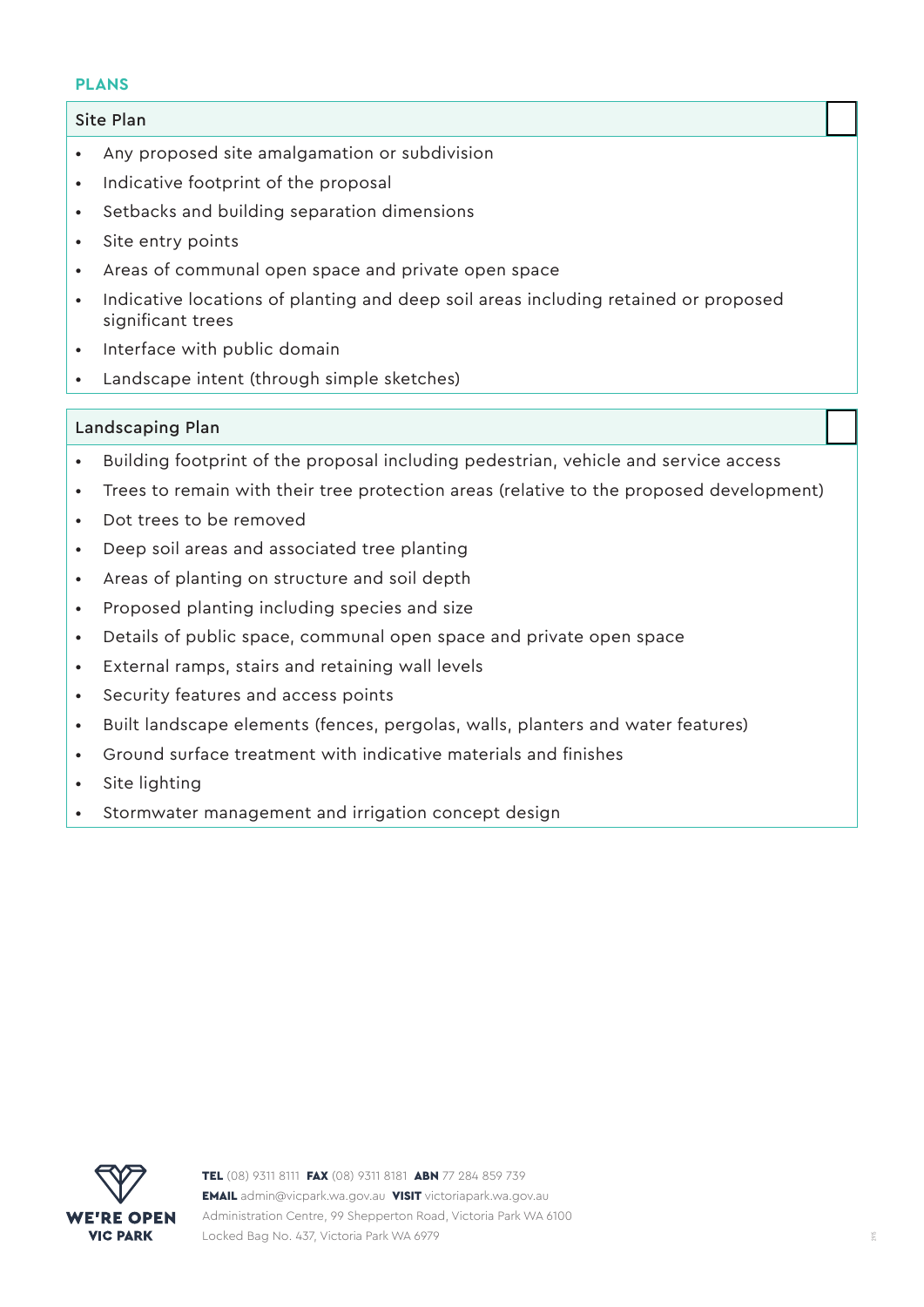# Floor Plans

- All levels of the building including roof plan
- Layout of entries, circulation areas, lifts and stairs, communal spaces, and service rooms with key dimensions and RL heights shown
- Apartment plans with apartment numbers and areas, all fenestration, typical furniture layouts for each apartment type, room dimensions and intended use, and private open space dimensions (if applicable)
- Accessibility clearance templates for accessible units and common spaces
- Visual privacy separation shown and dimensions where necessary
- Vehicle and service areas, circulation and parking
- Storage areas

# Elevations

- Proposed building height and RL lines
- Building height control
- Setbacks or envelope outline
- Building length and articulation
- Detail and features of the façade and roof design
- Any existing buildings on the site
- Building entries (pedestrian, vehicular and service)
- Profile of buildings on adjacent properties or for 50m in each direction, whichever is most appropriate.
- Samples or images of proposed external materials, finishes and colours of the proposal, keyed to elevations.

#### Sections

- Proposed building height and RL lines
- Building height control
- Setbacks or envelope outline
- Adjacent buildings
- Building circulation
- The relationship of the proposal to the ground plane, the street and open spaces particularly at thresholds
- The location and treatment of car parking
- The location of deep soil and soil depth allowance for planting on structure (where applicable)
- Building separation within the development and between neighbouring buildings
- Ceiling heights throughout the development
- Detailed sections of the proposed façades.

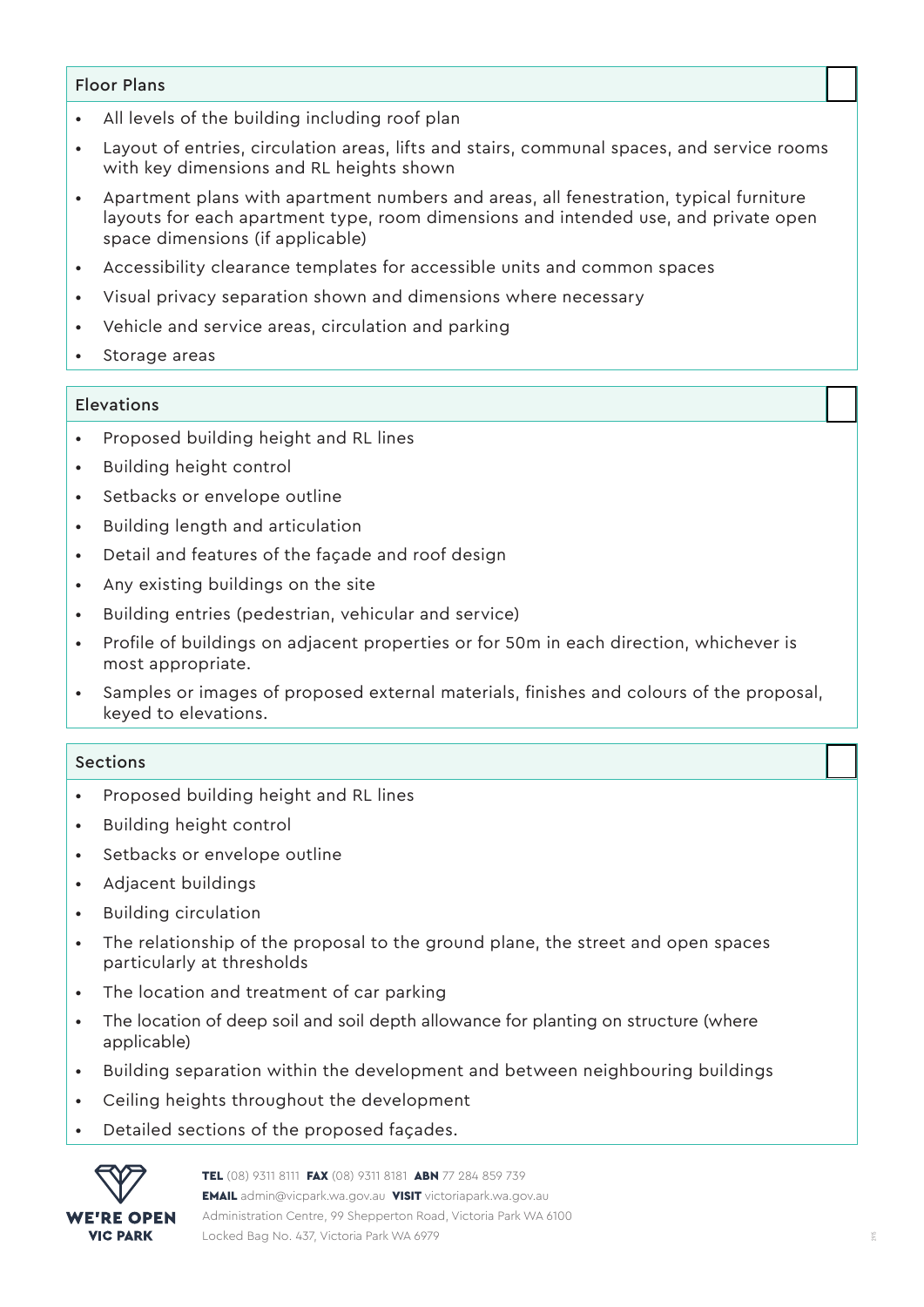# Building Performance Diagrams

- A solar diagram (where required) at the winter solstice (21 June) at a minimum of hourly intervals showing:
	- Number of hours of solar access to the principal communal open space
	- Number of hours of solar access to units within the proposal and tabulation of results
	- Overshadowing of existing adjacent properties and overshadowing of future potential development where neighbouring sites are planned for higher density
	- Elevation shadows (if likely to fall on neighbouring windows, openings or solar panels)
- A ventilation diagram (where required) showing:
	- Unobstructed path of air movements through dual aspect apartments and tabulation of results

#### Illustrative Views

• Photomontages or similar rendering or perspective drawings illustrating the proposal in the context of surrounding development.

Note: Illustrative views need to be prepared using a perspective that relates to the human eye. Where a photomontage is prepared, it should use a photo taken by a full frame camera with a 50mm lens and 46 degree angle of view.

# **SUPPORTING INFORMATION**

#### Development Details

- A summary of the proposal that establishes:
	- Plot ratio
	- Building height in metres and storeys
	- Number and mix of apartments (if applicable)
	- Number of car parking spaces
	- Number of bicycle parking spaces
	- Indicative percentage of apartments receiving the minimum level of cross ventilation and daylight access (if applicable)

#### SPP7.0 Design Principles Statement

• A draft statement of key points that establishes how the proposal satisfies the **[Design Principles of State Planning Policy 7.0 - Design of the Built Environment](https://www.wa.gov.au/government/publications/state-planning-policy-70-design-of-the-built-environment)**